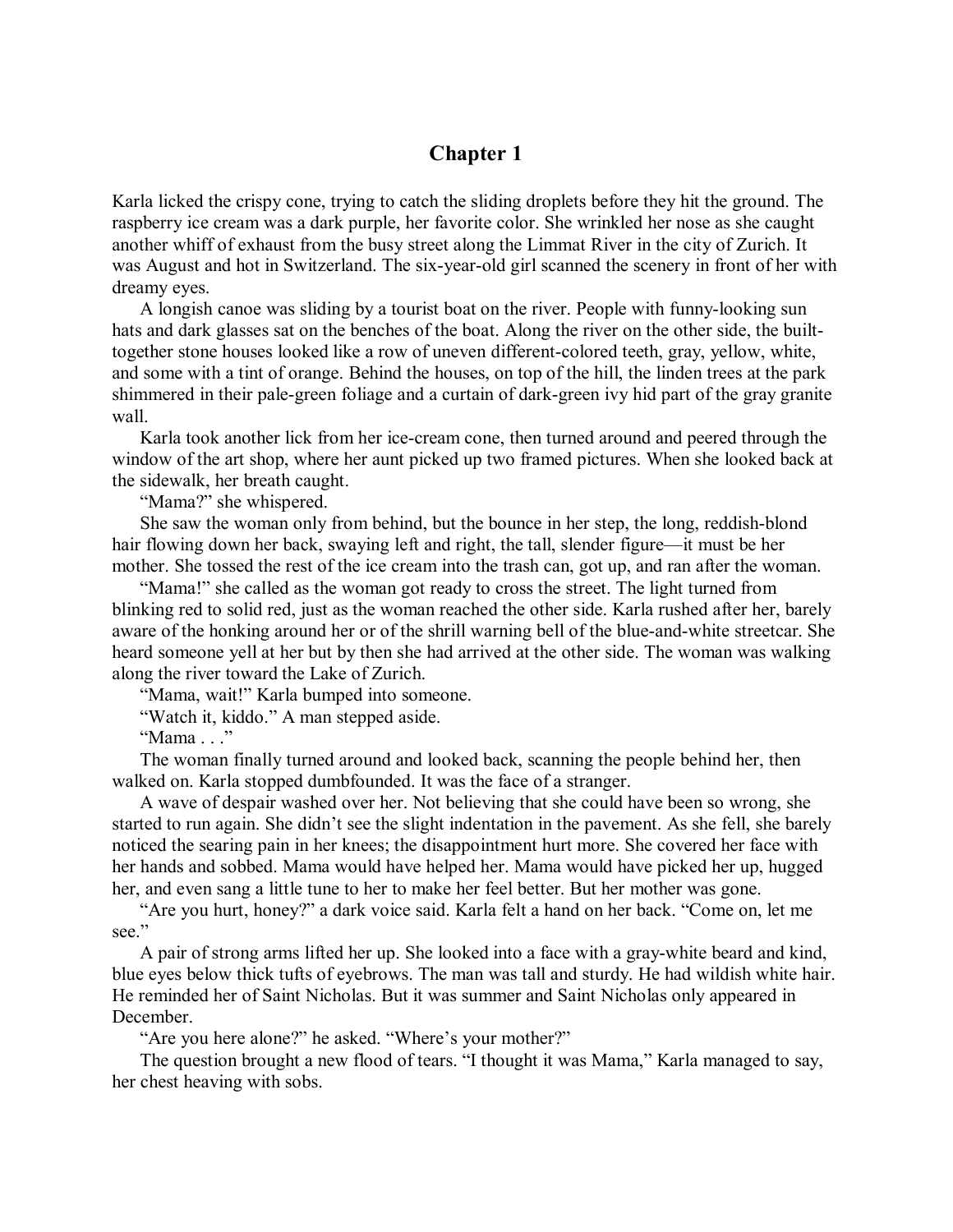"Karla, what happened? Why did you run away?" Aunt Anna came rushing toward her, clutching her purse and a large package. "I thought I'd lost you. Jesus, what happened to your knees?" She bent down, put the package on the concrete and examined Karla's legs. Brushing a strand of wavy brown hair out of her face, she peered at the man with gray-blue eyes, the color of ice. "What's going on here?"

"I just happened to walk by when she fell," he explained. "She said something about looking for her mother. Are you her mother?"

Anna shook her head. "No, I'm her aunt. Her mother . . . died half a year ago."

"I'm so sorry." The old man gently touched Karla's cheek. "But she thought she saw her mother."

Anna sighed. "She still hasn't accepted the truth." She turned to Karla. "Tell me what happened, sweetie?"

Karla told her between sobs that a woman had walked by who looked exactly like her mama.

"But you know that's not possible, don't you?" Aunt Anna hugged her. Karla leaned her face against Anna's chest and poured her sorrow into her sweater. It was soft but didn't smell like her mama's. Anna waited for her to calm down. "We have to take care of your knees."

"There's a pharmacy right over there. I'm sure they have something to clean the wound and some bandages. May I?" Saint Nicholas gave Anna an inquiring look.

Anna nodded and the man lifted Karla up. His thick hair tickled her cheek. Karla wrinkled her nose. He gave off a faint whiff of smoke, which reminded her of Anna's woodstove. It felt a little comforting.

At the pharmacy, a friendly lady took care of Karla's knees. She wiped them clean, trying not to hurt Karla, who flinched and gave an occasional sob. "Sorry, hon, but we don't want it to get infected."

While the woman bandaged Karla's legs, Anna unwrapped the package she had been carrying. She handed Karla one of the pictures and held the other one up for her to see. "Don't they look beautiful?"

Karla nodded with a weak smile. They did look nice. She barely recognized them again behind the glass and surrounded by a fine wooden frame. One of them showed a woman, sitting on a chair and holding a little girl in her arm. The woman had long reddish-brown hair and the girl's hair was black. They were sitting in front of a house. The stones in the wall had an irregular shape; they looked a little bit like cobblestones. It had taken Karla a while to make them look right. The other picture showed a tree with large purple and cream-colored blossoms. It was the chestnut tree in front of Karla's old home. She had painted the pictures with her favorite pastel pens.

"They're gorgeous," Saint Nicholas said in his deep voice. "Who painted those?" "Karla did," Aunt Anna said.

Saint Nicholas stared at her, then at the pictures, then at Karla. "How old is she?"

"Six," Karla said, brushing the last tears off her face. Anna handed her a Kleenex.

"And she painted those by herself, without help?" The man squinted as he scanned the pictures. The wrinkles on his forehead and around his eyes deepened. He truly did look like Saint Nicholas.

"Yes," Anna said.

"This child is very talented. Does she get any instruction?"

"I'm actually looking for a teacher for her. She loves to draw and paint. If it was up to her, she'd do it all day long. And it seems to help her with . . . you know, the loss."